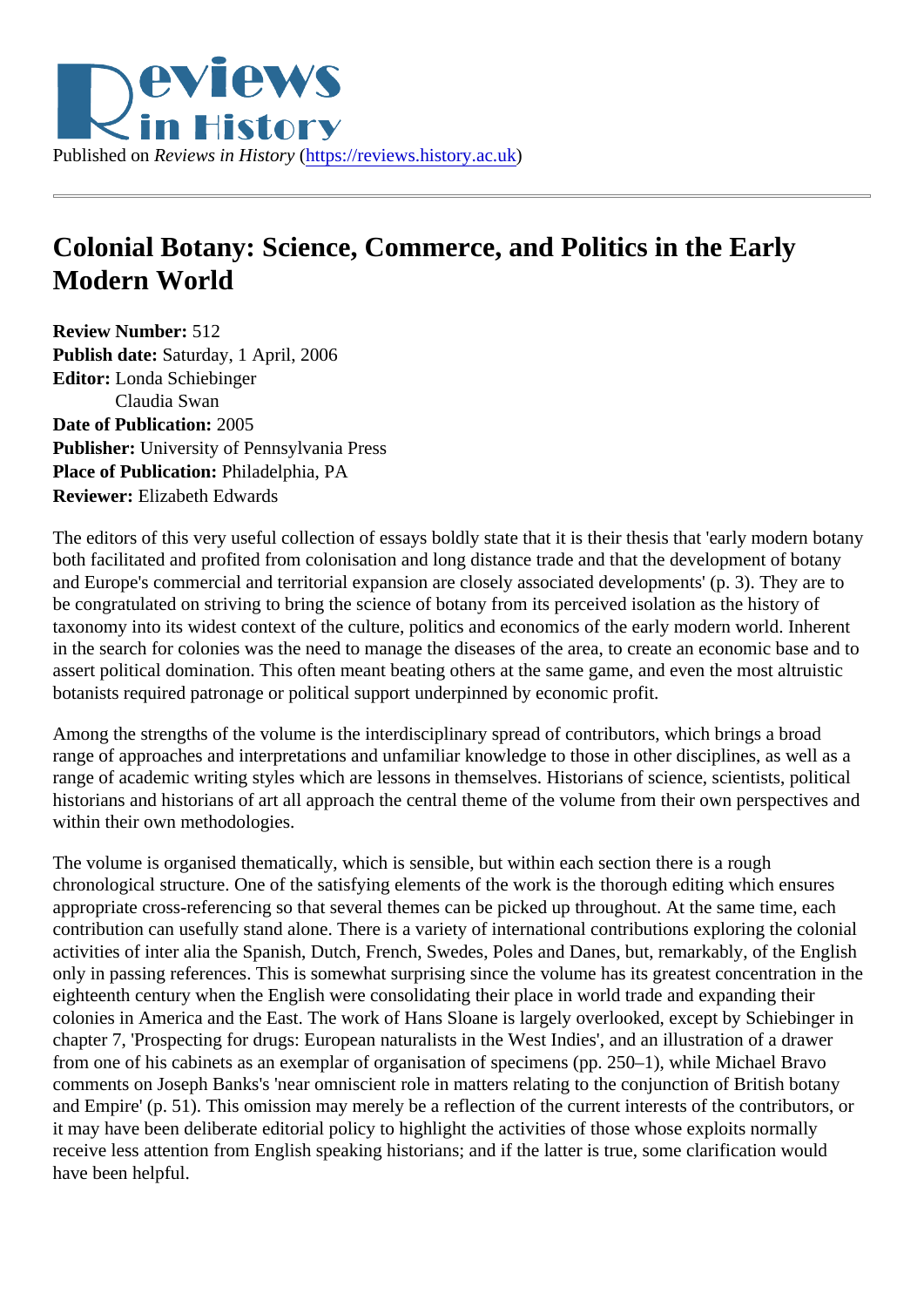There are several subsidiary themes running through the essays, some of which are less well articulated than others. The major theme complementing the defined thesis is the debt owed to local knowledge and the way it was acquired, understood, interpreted and recorded by the Europeans. Fairly explicitly the editors have encouraged an approach to the colonial activities of the early modern Europeans which dwells on their arrogance and the exploitation of the indigenous, slave and Euro-Creole populations. This leads to the only real weakness of the volume: the apparent inability of several of the contributors to recognise the culture of the world in which the early modern European botanists, traders and travellers were working. Applying modern morality to the past may be a justified historical practice, but it should not be used to distort the interpretation of the past. For example, Julie Berger Hochstrasser notes: 'Ironically, then, with regard to the prevailing moralising interpretation of still lifes of the laid table, there was a great deal these painters *could* have moralized about that they did *not*.' (p. 182) This begs the question why, in the context of their patronage and propagandist responsibilities, *should* they have done so? Less obviously, individual authors, often by default, draw attention to the internationalism of the development of botany as a science. These approaches will be referred to in the more specific critiques below.

The book is divided into four sections. The first section, 'Colonial governance and botanical practices', approaches the main thesis most closely from the perspective of the European state, but also brings into play several of the subsidiary themes. The first two chapters, Chandra Mukerji, 'Dominion, demonstration and domination: religious doctrine, territorial politics, and French plant collection' and Staffan Müller-Wille, 'Walnuts in Hudson Bay, coral reefs in Gotland: the colonialism of Linnaean botany', both discuss the homebased botanical work of two countries in the late seventeenth and early eighteenth centuries. The colonial ambitions of Louis XIV's France, combined with the centralism of its regime, led to the creation of botanical gardens in France developing from the early seventeenth-century successes of Montpellier and centred around the new Jardin de Roi in Paris. The need for local remedies being developed in the colonies as, for example, the Dutch were doing in the Cape Colony, was ignored by the French, who used their botanical gardens to reflect and demonstrate the political power of the crown. Sweden, on the other hand, had few, if any, colonial ambitions by the turn of the eighteenth century and developed its home-based botanical study within 'cameralist' or 'import substitution' policies. Müller-Wille questions how Linnaeus became associated with European colonialism while operating within this system.

Mukerji's chaper covers many major themes of the volume in the context of Louis XIV's France. As this section does not have a sixteenth or early seventeenth century chapter, the gradual 'erosion' of the search for the new Eden, or earthly paradise (pp. 21–3), is introduced before it is discussed by Jorge Cañizares-Esguerra and Hochstrasser. Cañizares-Esguerra argues that the idea of finding or recreating Eden/Paradise persisted well into the eighteenth century. Unknown worlds were seen to be the obvious places to search and the exotic could more easily be equated with the mythological than the familiar. The debate on what the conditions for Paradise were inevitably led to a more scientific interpretation and the consideration of microclimates contributing to the whole.

Müller-Wille's case study is based on Linnaeus's student Pehr Kalm's research trip to Hudson Bay in 1747. It confirms that the exchange of intellectual and scientific ideas and knowledge between scholars happened beyond the boundaries of political states, as a continuation of the Republic of Letters of the seventeenth century, itself one of the inheritors of the European Renaissance. Linnaeus played much the same kind of role as Galileo or Newton. The circumstances of his impact on colonial exploits may have been something new, but its international application should not be surprising, as Müller-Wille himself points out the contacts Linnaeus had amongst 'naturalists' on both sides of the Atlantic (p. 43).

Michael T. Bravo's 'Mission gardens: natural history and global expansion, 1720–1820', extends Swedish cameralism into Linnaean Lutheranism (p. 54), but the main thrust of the chapter is on the problems encountered by local settlements in their efforts to achieve self-sufficiency, which was impossible without the co-operation and knowledge of indigenous populations and continued European supplies. Using the example of the Moravian Scandinavian missions he explores the way these challenges were met through a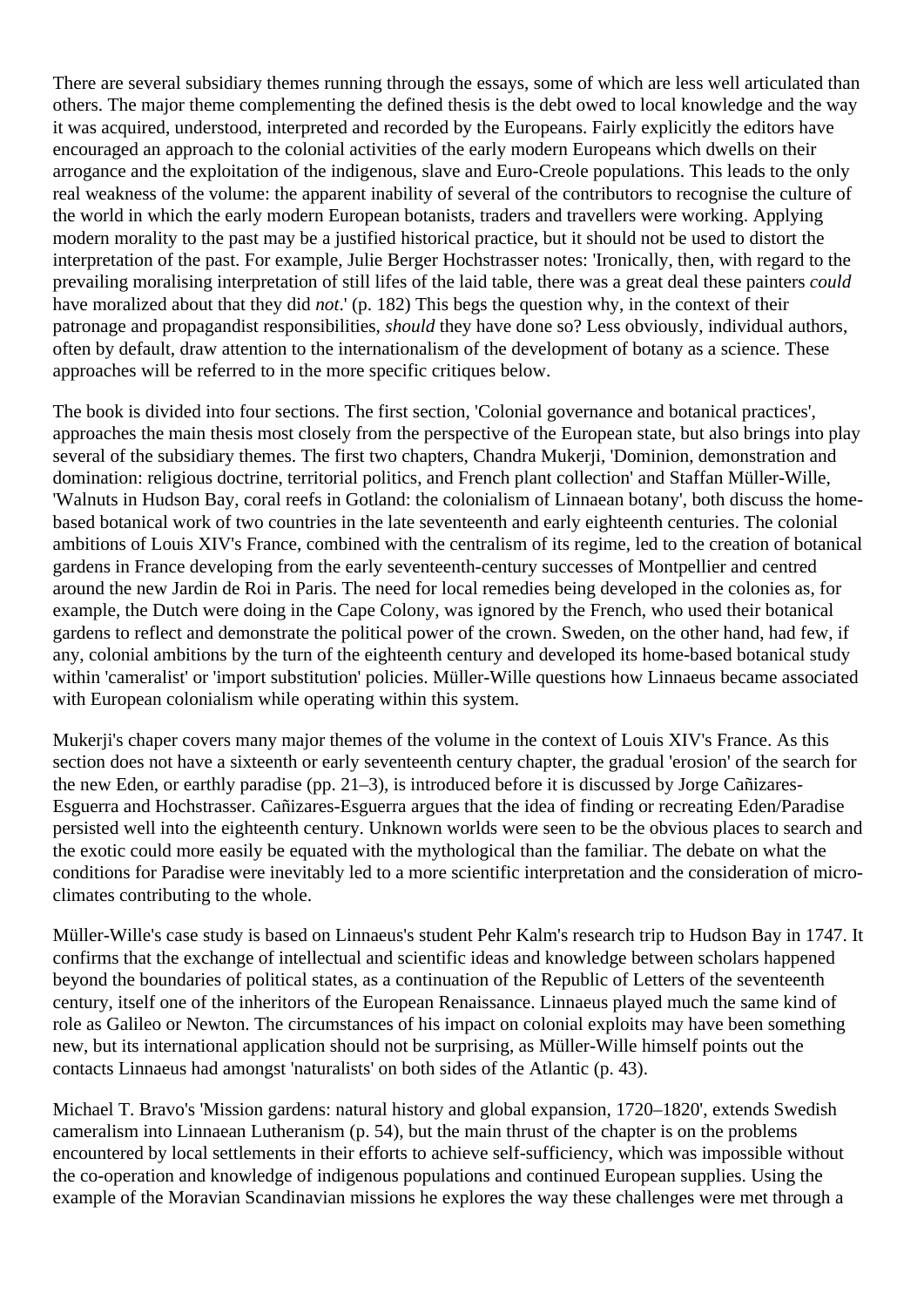range of practical skills the settlers brought and the willingness to interpret the 'local flora and fauna' working with the indigenous populations. The links between a working mission and its primary aim of conversion are clear, but what also emerges is a pragmatic use of slavery, in complete contradiction to European Moravian practice. This ensured greater likelihood of survival under the patronage of plantation owners in the West Indies, but, in the end, profit was found to be the surest form of self-sufficiency. By extending the study to contrast the Moravian experiences in the West Indies and Greenland the essential need to interpret and adapt to local cultures becomes even clearer. Thus Bravo shows that whatever the original aim of the settlement, understanding local flora and fauna in its indigenous culture and the benefits to others of recording this experience is a common theme throughout seventeenth- and eighteenth-century botany.

Andrew J. Lewis, 'Gathering for the Republic', turns the story around and shows the newly independent United States as the collector and botanist, building up networks and, 'just as Benjamin Franklin (1706–90) modelled the American Philosophical Society in 1743 after London's Royal Society, so early republic naturalists modelled their epistemology on European precedent' (p. 67). While drawing attention to the individual political, economic and cultural motives of states, Lewis highlights the internationalism of learning. Nevertheless, the new nation was exploiting its own natural resources to further the development of its own economy and culture. Two of the main hindrances were 'folk knowledge' and the natural historians' struggle to develop a modern approach in the face of amateur interest in 'curiosities'. Lewis concludes that the economic factor, aligned with the acceptance of folk knowledge, undermined the progress of 'epistemological authority' (p. 79), and he therefore questions the value of over-reliance on local knowledge. Some of the later contributors to this volume take a more positive view of local 'folk' knowledge.

The second section of the book is titled 'Translating indigenous Creole, and European botanies: local knowledge(s), global sciences. In her article 'Books, bodies and fields: sixteenth-century transatlantic encounters with New World *Materia Medica*', Daniela Bleichmar brings this new natural world into the sphere of the principal political and economic motives for colonisation. To show how the early colonists appropriated the natural wealth of the Americas, she looks at Nicolas Monardes's (c.1508–88) *Historia medicinal de las cosas que se traen de nuestras Indias Occidentales que sirven en medicina* (1574) (p. 84) as one example of the Europeanisation of knowledge, which she asserts was largely acquired 'second-hand' or 'at home', rather than in the field – a natural enough experience for most knowledge in the early days of colonialism. By the end of the seventeenth century more texts were being produced by travellers, collectors and those in the service of the states or trading companies in situ.

Like others, Monardes's work was an international resource being translated into Italian, French, English and German and most notably, a revised Latin translation by Clusius in 1605. Its claim to fame was based on the novel inclusion of the practical application of medicinal herbal preparations rather than mere descriptions. Monardes, although acquiring his primary resources second-hand, only published after quasi-scientific observation and experimentation. But he did also include anecdotal evidence, most importantly the full text of a letter from a Spanish soldier (Osma) describing attitudes of native Amerindians to sharing or withholding their knowledge, exemplifying the difference between experience and practice in the New World (Osma) and interpretations in the Old based on classical and contemporary practice and knowledge (Monardes). This is an important piece of the overall jigsaw, contemporary with botanical exploration in the Mediterranean.

Harold J. Cook's article 'Global economies and local knowledge in the East Indies: Jacobus Bontius learns the facts of nature' takes one of Bleichmar's themes forward to the 'so-called scientific revolution in Europe' (p. 100), using another single work as an exemplar of how the need for accurate accounts was being met by the mid seventeenth century. The Dutch East India Company (Verenigde Oostindische Compagnie, or VOC) was a major force in providing the means for such work and Jacobus Bontius was a servant of the VOC in Batavia and wrote his *Methodus medendi qua In Indiis Orientalibus oportet* (*On the Proper Treatment of Diseases in the East Indies*, c.1629) while in the colony. This chapter highlights the progress of natural history through international debate, with Bontius challenging earlier naturalists' studies, such as Garcia da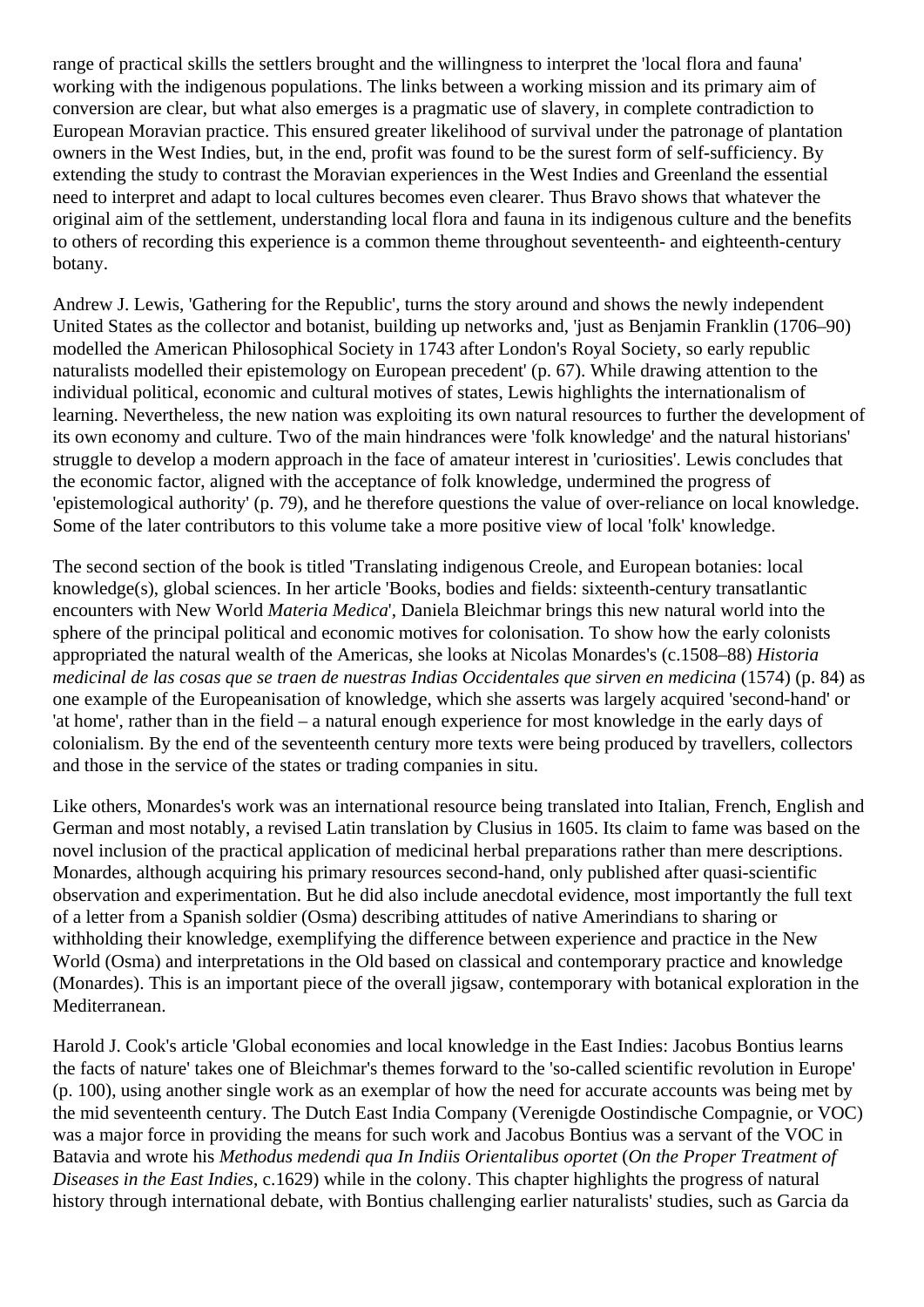Orta's *Colóquios dos simples e drogas ... da India* (*Colloquies on the Simples and Drugs of India*, 1563), and building on Clusius's work. Much of Bontius's own original material was acquired later by the early eighteenth-century English botanist William Sherard, ensuring the progressive acquisition of knowledge. Bontius's observations in the colony enabled him to work with the whole spread of society both acquiring their knowledge and practising upon them. In particular Cook cites the local practices of women. He argues that there might have been a 'modicum of mutual respect' (p. 116), which was presumably a result of mutual need.

Schiebinger's 'Prospecting for drugs: European naturalists in the West Indies' takes the story a hundred years on, but the same theme of debt to the indigenous populations and the recording of careful enquiry remains. While acknowledging the driver of profit motives, the need to develop cures for the colonies is the context of this chapter. Schiebinger dwells mainly on the native populations and their contribution to European botany – the results of their exploitation by colonisers. She alleges that before the nineteenth century greater value was placed on indigenous knowledge but within a strictly understood 'anthropo- and Eurocentric chain of beings, from animals (with their instinctive cures), to indigenous peoples, to the Spanish, and according to the French mathematician Charles-Marie de la Condamine (1701–76), ultimately to the French' (p. 124). Once again the internationality of codifying is evident, but Schiebinger shows that by the eighteenth century, although much work was still shared by an international scholarship, the profit and status motive was beginning to lead to jealousies and secrecy.

Using the rather artificial and, as she admits, problematic, theory of bicontact-zones, she discusses the issues arising from communication between European and indigenous peoples, not only those of language, but cultural, political and economic ones. Incorporating the African slaves with the indigenous populations, she attempts to correct the errors of arrogance and assumptions of early modern colonisers. Although fascinating in its detail and well argued, this chapter is rather one-sided and Schiebinger does not give much credit to the European achievement. The development of European language was a pre-condition for its own culture which, however we may judge it in retrospect, was the dominant influence in the colonisation of the New World. It was the European networks which provided the resources for assimilating the knowledge, the intellectual arena for its interpretation and the motivation and means for its practical application, a point clarified by Antonio Lafuente and Nuria Valverde in 'Linnaean botany and Spanish imperial biopolitics', who explain how the profit motive of plants and their uses were successful because 'as an imperial undertaking [it] was linked to its ability to set up an international network of professorships, gardens, expeditions, and publishing companies able to produce a version of nature easily put into words, and deducible from very little data' (p. 142).

In her conclusion, Schiebinger goes as far as she can to differentiate between the continuing influx of new colonials and those who, after two generations, became de fact indigenous (but ethnically separate) populations whose natural world was not European, even if their underpinning cultural influences still may have been. However, this is picked up immediately by Lafuente and Valverde whose theme is botany as experience and observation as well as description, with the authors distinguishing between Spanish 'imperial botanical policies' and 'creole political botany' (p. 135). On the whole this chapter is a more general overview than the previous case studies, but does have a tendency to fall into the trap of rhetoric based on twenty-first century ideologies with a strong modern conservationist argument on pages 141–44.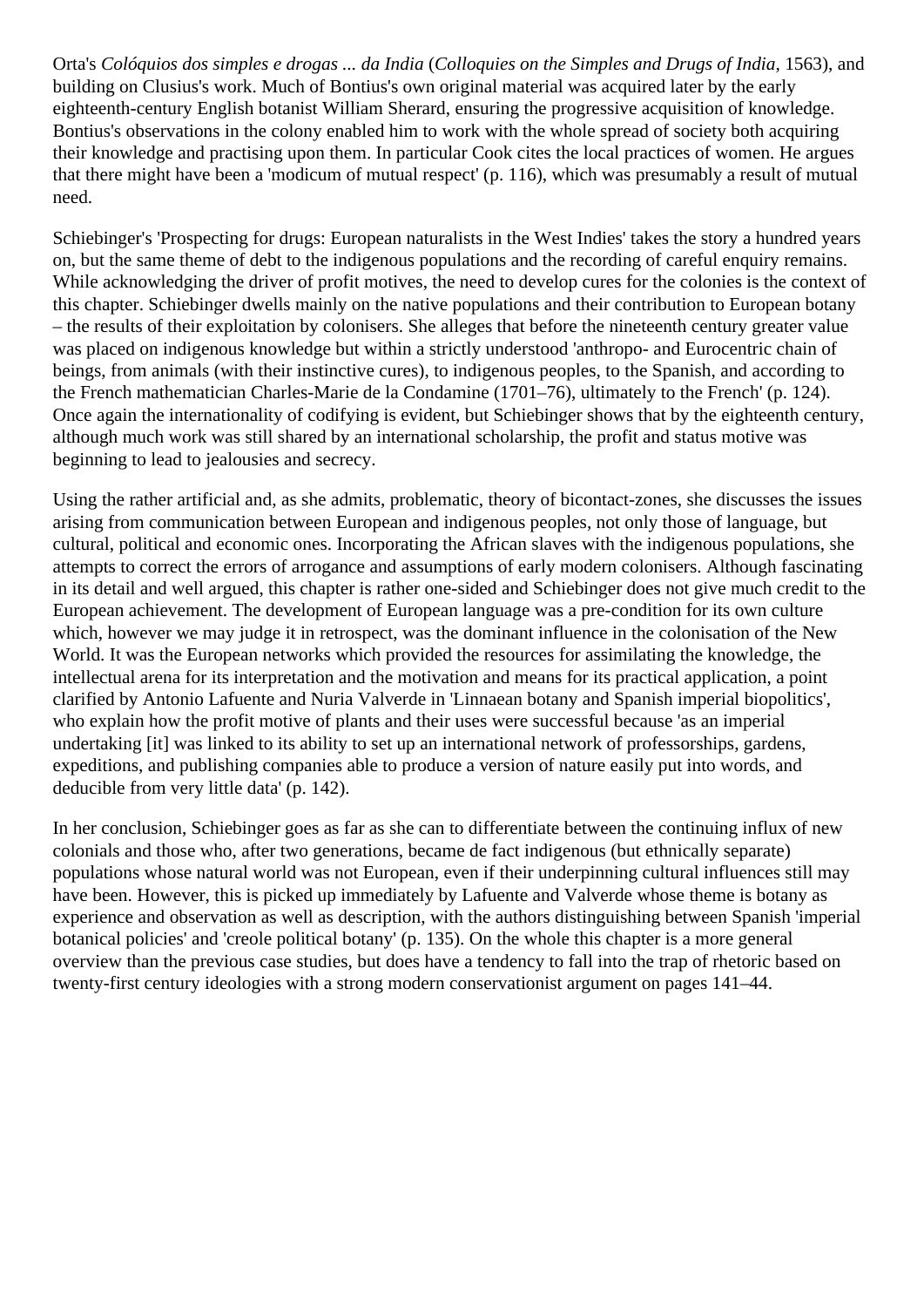The chapter ends with a detailed case study of the Columbian Euro-Creole, Francisco José de Caldas (1768–1816) the 'discoverer of biogeography' (p. 144) and the importance of climate, environment and topography to the successful transplanting of specimens, which is picked up by Jorge Cañizares-Esguerra in the next chapter, 'How derivative was Humboldt?'. He argues that the influences in the colonies were as important as the European interpretations, through allusion to the different influences of the Europeans in the colonies by the eighteenth century and role of the indigenous populations. Cañizares-Esguerra extends the role of Caldas, who worked for Humboldt, with their mutual sharing of knowledge leading to the theories of bio-distribution and the use of cross-sectional mapping – moving a long way from the Linnaean assumptions about climate and conditions based on lines of latitude discussed by Müller-Wille (p. 40).

Cañizares-Esguerra argues that the Spanish used the 'new sciences' to help consolidate their presence in America after defeat in the Seven Years War (1756–63), through economic utilisation of the flora of the Andes, such as quinine. New Granada became the 'laboratory' for Caldas and Humboldt. This chapter argues that in accepting the failure of the Spanish Americas to become more than a resource for European economic and cultural exploitation, historians have lost sight of the importance of the contribution the Euro-Creole local knowledge made to the development of 'European' science.

In the third section of the book, 'Cash crops: making and remaking nature', Julie Berger Hochstrasser begins by transporting us back to the seventeenth-century Dutch adventure and the visual and written demonstration of Dutch colonial and trading supremacy. The Dutch Republic was a state which, more than most, portrayed far more overtly the indispensable link between its political strength and its economic success, epitomised by the VOC. Hochstrasser, following one of the major themes of the volume, does not fail to bring out the negatives of these enterprises: loss of life, colonial wars, and 'inhuman' exploitation of indigenous peoples. Rather naively she is disturbed that those engaged in publicising the new knowledge and opportunity did not mention the cost to those being exploited, although some more disinterested observers such as Lorenzo Reael did. Disarmingly, Hochstrasser concludes that the Dutch decline was their come-uppance for having lived beyond their means, but that late in the twentieth century they have redeemed themselves by taking a lead in pushing for an international commitment to sustainability.

In 'Of nutmegs and botanists', Emma Spary argues that 'the history of colonial botany be written as process, negotiation and exchange, rather than as event(s)' (p. 189). This is a sound and attractive approach which reflects the reality more accurately bringing the individual experience into the common discussion over time as knowledge is shared and gradually analysed and structured. Spary uses the example of the French botanist Pierre Poivre's efforts to introduce nutmeg to the French colonies. We are taken to the colonial conflicts of the East Indies, but also to the smaller world of individual rivalry between Poivre and his peer Aublet about whether Poivre's import was the 'true' nutmeg. Spary tells an engaging story to illustrate the complexity of the way scientific developments interacted with political motivations and ambitions, and the importance of political favour and patronage. The concluding paragraphs bring the reader back to the scale of the problems of authenticity of botanical species given the limitations of access and the dependence on the few extant descriptions, in the case of nutmeg, Rumphius's *Herbarium Amboinense* (1741).

Judith Carney's case study, 'Out of Africa: colonial rice history in the black Atlantic', confirms the 'process, negotiation and exchange' theory of Spary. It does not negate the European role as 'winner' determining the 'progress' of development, while acknowledging the debt to the indigenous people, the slaves and the Euro-Creoles. But this is also a further elaboration on the theme of shifting from Eurocentric interpretations by showing how African slave expertise in growing rice was used by the English and French planters in America. This is a convincing chapter on the evidence for an African origin of rice, and the skills and knowledge harnessed by the slave masters. But it was the structure of the slave trade which enabled sufficient quantities of rice seed corn to be transported to the colonies; the slave ships were provisioned with rice and the supporting early nineteenth-century illustrations show female slaves preparing rice on board ship (pp. 213–4).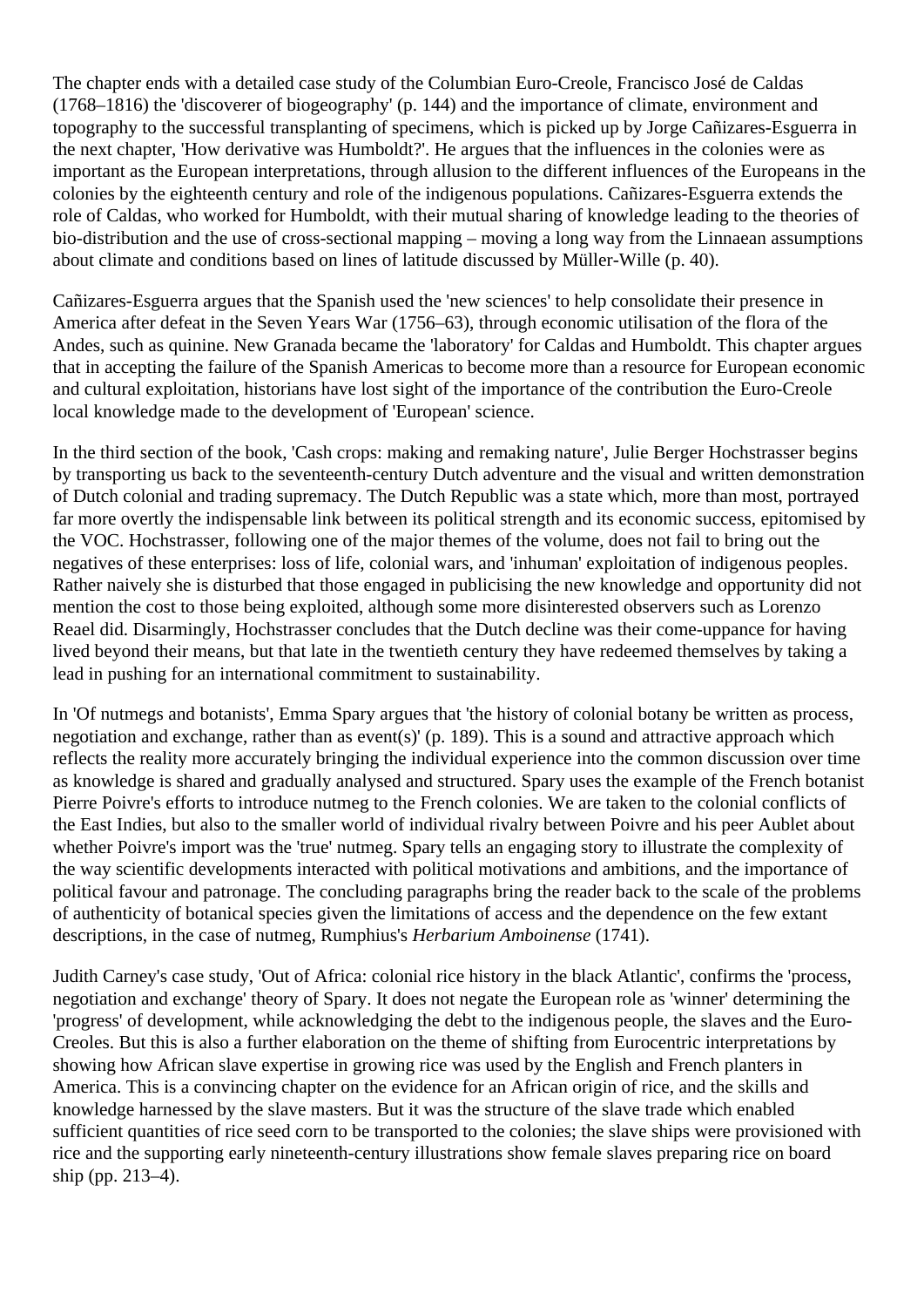In the fourth section, 'Technologies of accumulation', the volume concludes with some fascinating illustrations of the practicalities of the development of botany, preceded by a short chapter on the collection of *Naturalia* in the seventeenth century Dutch Republic, once again highlighting the indivisibility of political, cultural and economic motivations spurring on the development of colonial botany. The derivative nature of much early knowledge is cogently exemplified by the minor botanical references in Linschoten (1562–1611) mainly gleaned from da Orta (1500–69), which were enlarged upon by Linschoten's medical friend Paludanus. Paludanus nearly took the appointment eventually filled by Clusius at Leiden, and 'it is generally known tended a stupendous collection; as well as a garden' (p. 227). Swan rightly draws the connection between collection (and hence museums) and the need for medicinal cures and knowledge of a wider world. She highlights the problems as 'Botanical goods were imported: knowledge, by and large, was not' (p. 233). Thus we again have a reinforcement of the need for travel and exchange of ideas and knowledge 'in the field'.

Te Heeson, in 'Accounting for the natural world', blends the fiction of Robinson Crusoe with the exploits of the German scholar and physician Daniel Gottlieb Messerschmidt (1684–1735) to describe how both 'turned to the compilation of tables to order their thoughts and keep their spirits up' (p. 238); in effect, a written cabinet of curiosities: the predecessors of card indexes and database programs with which the academic researcher continues to struggle. The history of the correlation between financial accounting and scientific recording is explored in careful detail from Messerchmidt's tables to Sloane's cabinets.

In 'Surgeons, fakirs, merchants and craftspeople', Kapil Raj starts to bring together what some of the contributors seem bent on dividing, examining 'the relationship between the two spaces, between those "out there" and their sedentary colleagues who often played a crucial role in validating knowledge claims made in the field' (p. 252). His case study is the East and he sharpens our focus by reminding us that whereas the West was unknown to the early modern European, much of the East was familiar, through the conflicts with Islam, and with trade and supporting networks. By extension, of course, Europe was familiar to Asia, and we need to remember that the accumulated culture and knowledge of Europe and Asia did not necessarily bring the experience to understand the new worlds in the West. There may have been inequalities of power between the Europeans and indigenous Americans, but there was equality of ignorance of each other's cultures.

Raj has recently brought to light a manuscript at the Muséum National d'Histoire Naturelle in Paris to illustrate his theories about the relationship between European botany and Asia. The author, Nicolas L'Empereur, was representative of so many seventeenth-century collectors travelling at the instigation of a patron, in this case the French crown through the Compagnie des Indes, with an elementary medical background and a brief to understand, interpret and describe the potential new medicines. Like Jacobus Bontius, he used locals for collection and for experimentation. L'Empereur's story ended disappointingly as his work was never acknowledged, not even the receipt of it by Jussieu and he died poor and unrewarded in Bengal. Raj believes that the political motivation of Jussieu to exploit knowledge to outwit the Dutch by import substitution was in direct contrast to L'Empereur's own aim of understanding regional cures and to 'commodify them'.

The final chapter in this section by Marie-Noëlle Bourguet, 'Measurable difference, botany, climate and the gardener's thermometer in eighteenth-century France', shows how the eighteenth-century collectors applied a wide range of new technologies to the more successful transportation and transplantation of plants through a greater understanding of the geo-diversity or micro-climates, the development of effective thermometers, as well as the understanding of other geophysical and climatic conditions. This was still a young form of science in the mid eighteenth century, but was much more useful than the speculative experimentation of the seventeenth. Bourguet concludes that 'Precision and quantification were now necessary for scientific credibility' (p. 283), and consequently put ever greater demands on practitioners. These practitioners were also having to respond to the challenges posed by states in response to the changing international political situation, and she uses the example of post-revolutionary France and the attempts at import substitution by